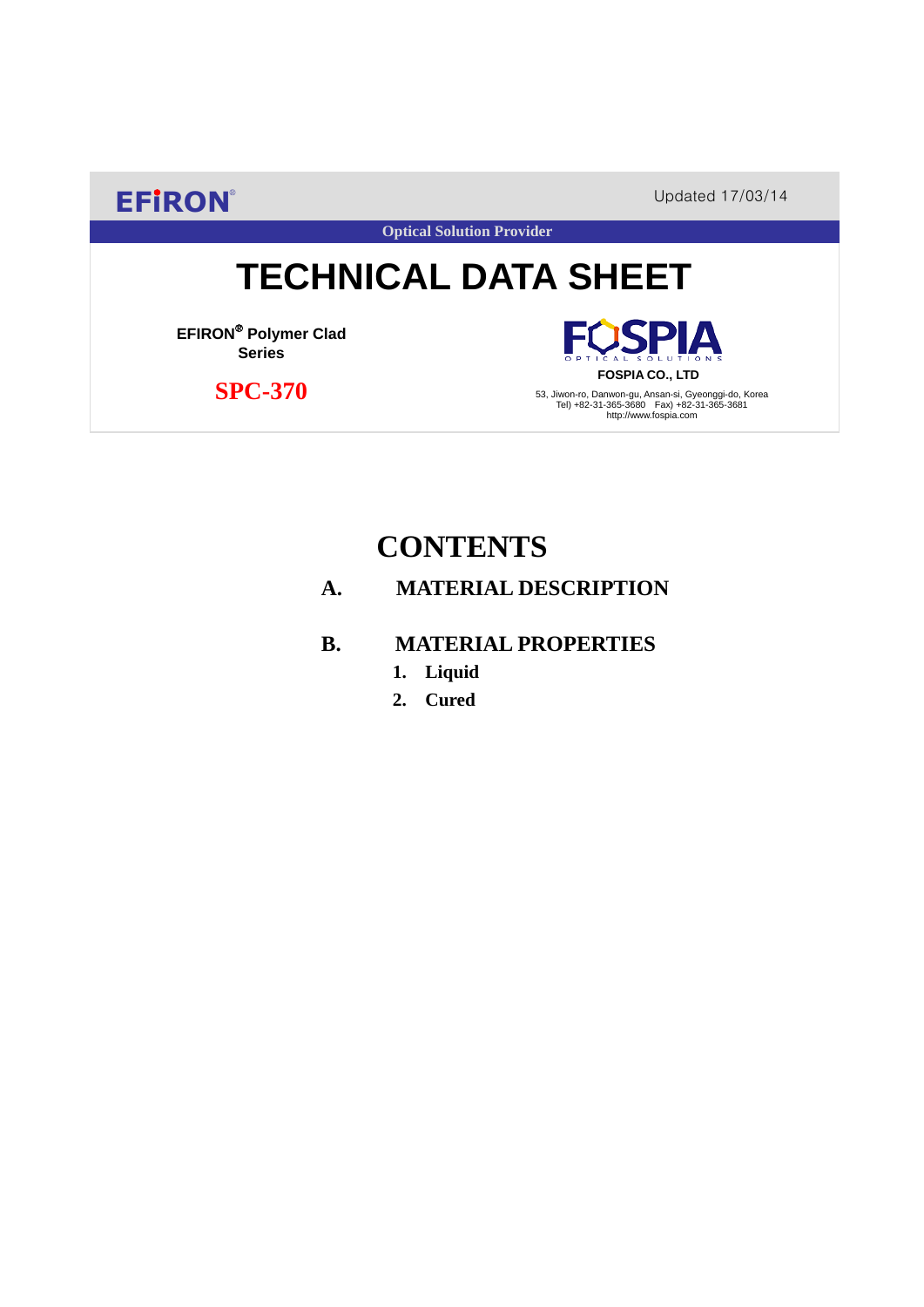## A. MATERIAL DESCRIPTION

EFIRON<sup>®</sup> SPC-370 coating is a radiation-curable acrylate useful for polymer cladding making processes. EFIRON<sup>®</sup> SPC-370 coating has suitable glass transition temperature, rapid cure property, non-yellowing, thermal resistance, high oxidative and hydrolytic (moisture) stability, which are required by optical fiber industry applications.

#### **1. CURING CONDITION**

Minimum UV dose of  $EPIRON^{\circledR}$  SPC-370 for complete cure is 1000 mJ/cm<sup>2</sup> under a nitrogen environment. However, the minimum dosage is heavily dependent upon the thickness of the PC layer.

#### **2. STORAGE**

 $EFINON^{\circledR}$  SPC-370 polymer cladding coating can polymerize under improper storage conditions. Store materials away from direct sunlight and presence of oxidizing agents and free radicals. Storage temperature range is between  $10^{\circ}$  to 30℃.

#### **3. PRECAUTION**

 $EFINON^{\circledR}$  SPC-370 polymer cladding coating materials can cause skin and eye irritation after contact. Therefore, avoid direct contact with these materials. If contact occurs, immediately rinse affected areas copiously with water.

#### **4. NOTES**

The information contained herein is believed to be reliable but is not to be taken as representation, warranty or guarantee and customers are urged to make their own tests.